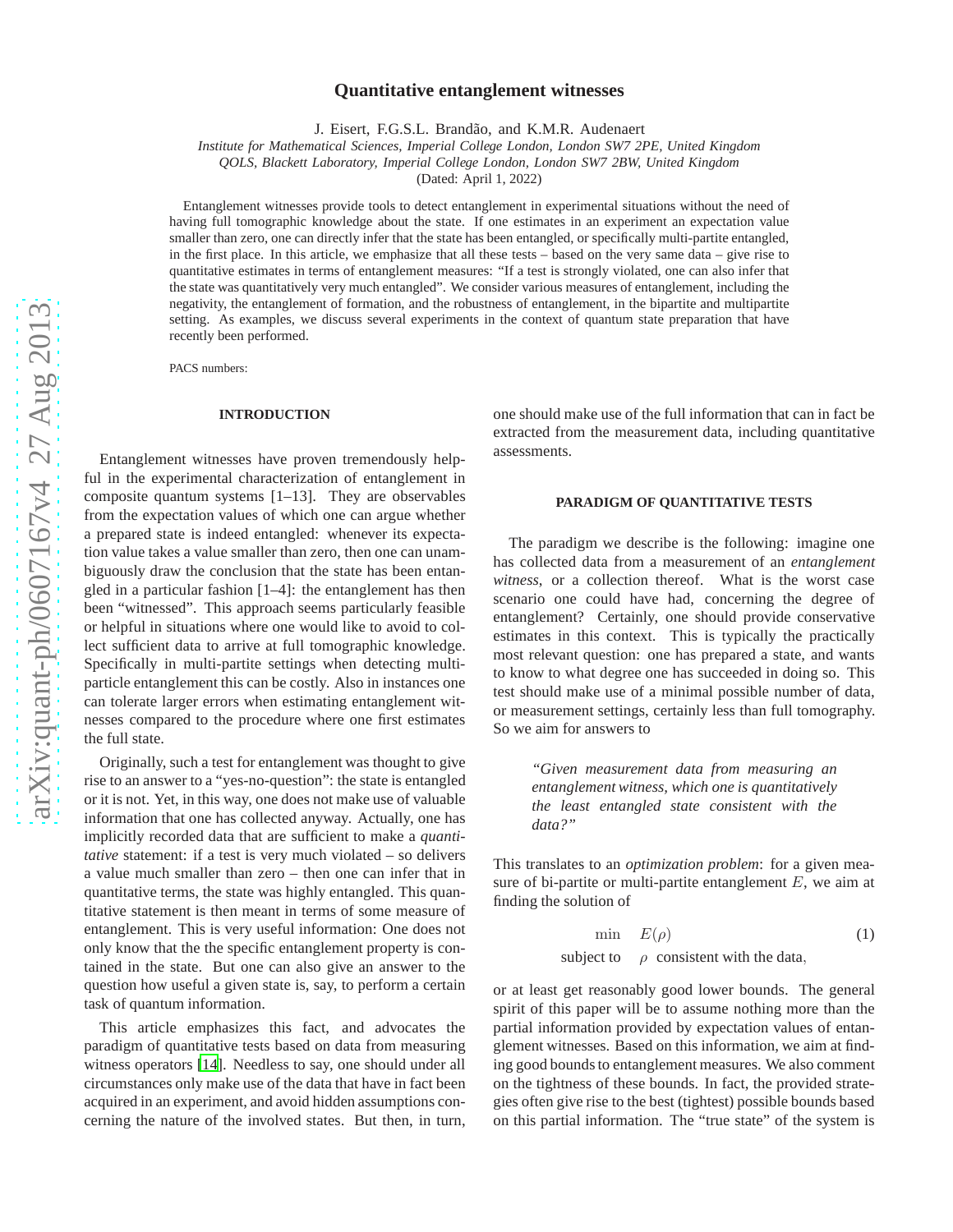

<span id="page-1-0"></span>FIG. 1: Schematic representation of state space. The set of separable states is depicted as the white region. The straight line represents an experimental test, so the hyperplane characterized by an entanglement witness W and its expectation value  $tr[\rho W] = c$ . Then, one encounters a hierarchy of convex sets of states with increasing degree of entanglement, as quantified by any convex entanglement monotone.

not assumed to be known, or it is not even assumed that it could in principle be measured, as full quantum tomography may be inaccessible. In turn, the *optimization of entanglement witnesses*, so the construction of tangent hyperplanes [11, 12, 16–19] is an interesting (and computationally provably hard) problem in its own right, which we will not touch upon here. Any known findings in this field can however immediately be applied to our setting, in that the entanglement witness that is most violated will give rise to the best bound. We hence take the entanglement witness as such and the corresponding data for granted, and will provide good bounds for entanglement measures based on them. This is actually the situation one faces when interpreting experimental data.

There is a body of work somewhat similar in spirit in the literature. The need for conservative estimates, so for minimizing the degree of entanglement in the context of a Jaynes statistical inference scheme consistent with the data was already noted in the early work Ref. [\[20\]](#page-8-1). Also, conceptually, this is related to a connection of violations of Bell inequalities to entanglement measures [\[21](#page-8-2)], and to quantum state estimation as in Ref. [\[22\]](#page-8-3).

In this work we consider the bi-partite and multi-partite setting. The system can hence be thought of consisting of a number of subsystems, such that the Hilbert space is given by  $\mathcal{H} = \mathbb{C}^{d_1} \otimes \cdots \otimes \mathbb{C}^{d_N}$ . We assume that we have collected data that we can estimate  $\{c_1, \ldots, c_n\}$  based on a number of entanglement witnesses  $W_1, \ldots, W_n$ , meaning that

$$
\langle W_i \rangle = \text{tr}[W_i \rho] = c_i \tag{2}
$$

for  $i = 1, \ldots, n$ , for example, for a single entanglement witness,  $n = 1$ . *Witness W* means in the bi-partite setting, N = 2, that for all *separable states*

$$
\rho = \sum_{i} p_i \rho_i^{(1)} \otimes \rho_i^{(2)} \tag{3}
$$

on  $\mathcal{H} = \mathbb{C}^{d_1} \otimes \mathbb{C}^{d_2}$  we have that [1–4]

$$
\text{tr}[W\rho] \ge 0,\tag{4}
$$

and at least for a single entangled state  $\rho$ , one finds that

$$
\text{tr}[W\rho] < 0. \tag{5}
$$

This is very intuitive: the separable states form a convex set, and the witness defines a hyperplane in state space that separates the separable states, see Fig. [1.](#page-1-0) In the same way, one can define entanglement witnesses for the various classes of *multi-particle entanglement*, in a setting with Hilbert space  $\mathcal{H} = \mathbb{C}^{d_1} \otimes \cdots \otimes \mathbb{C}^{d_N}$ . For witnesses in infinite-dimensional systems and relationships to entanglement measures, see Refs. [23–26]. In this paper, we refrain from introducing these multi-partite entanglement classes, and refer for that to Refs. [27–30].

We should mention at this point that if one allows for witnesses taking several identically prepared specimens into account, one can often improve the bounds to entanglement measures. On the positive side, this gives rise to sharper or tight bounds, often making use of few different types of measurements, or indeed even single ones [31–35]. On the negative side, one needs to implement collective operations, either with quantum networks, or in optical settings, with joint operations involving bringing together independent sources at beam splitters. Nonetheless, the first experimental measurements of a two-copy witness for arbitrary two qubit pure states was recently reported [\[35\]](#page-9-0). Although we make the presented ideas explicit for the most frequently applied approach of measurements on individual specimens, it should be noted that many of the presented ideas are also applicable to this case of collective operations.

## **IMPLICATIONS TO ENTANGLEMENT MEASURES**

Subsequently, we will present a framework of quantitative tests, and discuss a number of bounds for different entanglement measures. We will also discuss several examples, taken from the bi-partite and multi-partite context. The concept of the conjugate function will play a central role here.

### **Negativity**

In this first part we consider bi-partite *splits* of our system: so the system is either naturally bi-partite, or we group the subsystems into two parts, with joint Hilbert space  $\mathcal{H} =$  $\mathbb{C}^{d_1} \otimes \mathbb{C}^{d_2}$ , with state space  $\mathcal{S}(\mathcal{H})$ . The *negativity* is a measure of entanglement defined as

$$
E_N(\rho) = \|\rho^{\Gamma}\|_1 - 1,\tag{6}
$$

in terms of the trace-norm  $||A||_1 = \text{tr}|A|$ .  $\rho^{\Gamma}$  denotes the partial transpose of  $\rho$ . The negativity has been introduced in Ref. [\[36](#page-9-1)], compare also Ref. [\[37](#page-9-2)], and independently shown to be an entanglement monotone in Refs. [\[38](#page-9-3), [39](#page-9-4)]. The logarithmic version  $\log_2 || \rho^{\Gamma} ||_1$  of the negativity is also an entanglement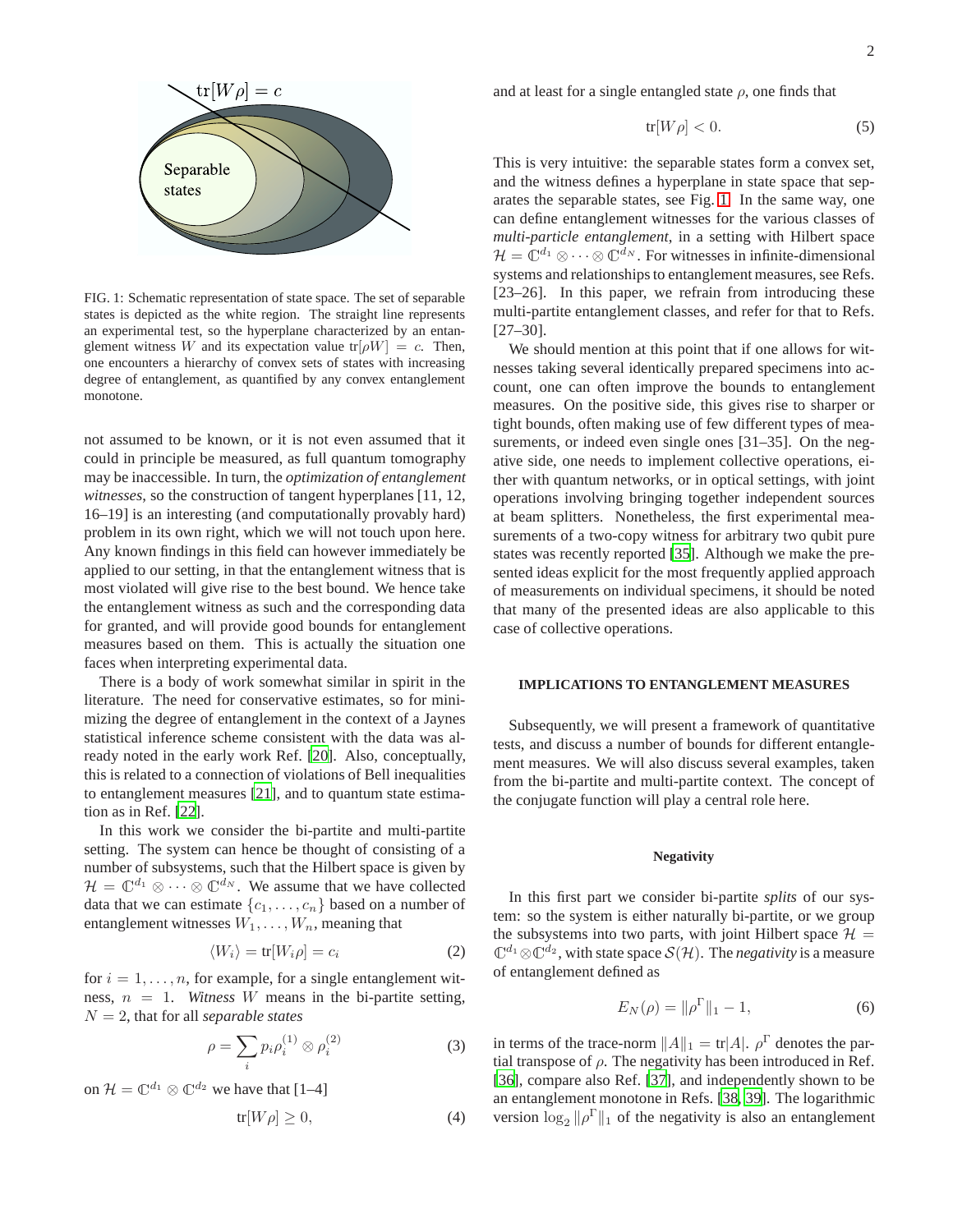monotone [\[40\]](#page-9-5), and a useful upper bound to the distillable entanglement [\[39](#page-9-4), [41](#page-9-6)]. For this measure of entanglement, we will indeed find very simple, yet tight and useful bounds.

What we are interested in here is the minimally entangled state consistent with what has been measured. So we seek the solution of

$$
E_{N,\min} = \inf \quad \|\rho^{\Gamma}\|_1 - 1 \tag{7}
$$
\n
$$
\text{subject to} \quad \text{tr}[\rho W_i] = c_i,
$$
\n
$$
\rho \ge 0,
$$
\n
$$
\text{tr}[\rho] = 1,
$$

which is the desired quantity. Now, this can also be written as

$$
E_{N,\min} = \inf \quad \max \text{tr}[P\rho^{\Gamma}] - 1 \tag{8}
$$
\n
$$
\text{subject to} \quad ||P||_{\infty} = 1,
$$
\n
$$
\text{tr}[\rho W_i] = c_i,
$$
\n
$$
\rho \ge 0,
$$
\n
$$
\text{tr}[\rho] = 1,
$$

as  $||A||_1 = \max$  tr $[XA]$  with a maximation over all operators with  $||X||_{\infty} = 1$ , according to the variational characterisation of the trace-norm. In turn, obviously, any such  $X$  with  $||X||_{\infty} = 1$  gives rise to the lower bound

$$
E_{N,\min} \ge \inf \quad \text{tr}[X \rho^{\Gamma}] - 1 \tag{9}
$$
\n
$$
\text{subject to} \quad \text{tr}[\rho W_i] = c_i,
$$
\n
$$
\rho \ge 0,
$$
\n
$$
\text{tr}[\rho] = 1.
$$

We can now take an operator consisting only of the partial transposes of the witnesses we have measured,

<span id="page-2-0"></span>
$$
X = \sum_{i=1}^{n} \alpha_i W_i^{\Gamma} + \alpha_{n+1} \mathbb{1},\tag{10}
$$

 $\alpha_i \in \mathbb{R}$  for  $i = 1, \ldots, n + 1$ , such that  $||X||_{\infty} = 1$ . Then, there is nothing to minimize any more, as  $tr[\rho^{\Gamma} X^{\Gamma}] = tr[\rho X]$ : we arrive at

<span id="page-2-1"></span>
$$
E_{N,\min} \ge \sum_{i=1}^{n} \alpha_i c_i + \alpha_{n+1} - 1.
$$
 (11)

This is indeed a very simple bound. Yet, it is a useful, and tight one.

How can one find a suitable choice for  $\alpha_1, \ldots, \alpha_{n+1}$ ? Any choice such that  $-1 \leq X \leq 1$  as in Eq. [\(10\)](#page-2-0) gives rise to a bound. In turn, one can also find the optimal choice in an efficient manner: The problem we encounter is,

$$
\max \quad \sum_{i=1}^{n} \alpha_i c_i + \alpha_{n+1} - 1,\tag{12}
$$
\n
$$
\text{subject to} \quad -1 \le X \le 1,
$$
\n
$$
X = \sum_{i=1}^{n} \alpha_i W_i^{\Gamma} + \alpha_{n+1} 1,
$$

as an optimization problem over  $\{\alpha_1, \dots, \alpha_{n+1}\}.$  This is an optimization problem we can run beforehand: it is actually a *semi-definite optimization problem* [\[42](#page-9-7)], so an optimization problem that can be efficiently solved, with certifiable error bounds. But for the use of this criterion as such, one does no longer have to solve any optimization problem.

At this point, a remark is in order concerning the tightness of the constructed bounds. Let  $\rho^{\Gamma}$  be the partial transpose of a state on  $\mathbb{C}^{d_1} \otimes \mathbb{C}^{d_2}$ ,  $N_p$  eigenvalues of which are strictly positive,  $N_n$  eigenvalues are strictly negative, and  $N_0$  eigenvalues take the value 0. Then any  $X$  satisfying

$$
\|\rho^{\Gamma}\|_1 = \text{tr}[X\rho^{\Gamma}]
$$
 (13)

has a spectrum containing at least  $N_p$  times the value 1 and  $N_n$  times the value  $-1$ . In our present context, this means that for a given system dimension  $\mathbb{C}^{d_1} \otimes \mathbb{C}^{d_2}$ , the above bound Eq. [\(11\)](#page-2-1) is tight whenever the there exist states  $\rho$  such that  $S_p \geq N_p$  and  $S_n \geq N_n$ , where  $S_p$  and  $S_n$  are the number of  $\pm 1$  eigenvalues of X, respectively. Then the bound is just saturated by actual physical states.

**Example 1 (Bound to the negativity)** As a very simple example, consider states on  $\mathbb{C}^2 \otimes \mathbb{C}^2$ . The witness we take is

<span id="page-2-3"></span>
$$
W_1 = |\phi^-{\rangle} \langle \phi^-|^{\Gamma}, \qquad (14)
$$

which is an optimal entanglement witness, in that it is tangent to the set of separable states. Here and in the following,  $|\phi^{\pm}\rangle$ and  $|\psi^{\pm}\rangle$  denotes the state vectors of the familiar *Bell states* for two qubits. Now consider  $X = -2W_1^{\Gamma} + \mathbb{1}$ , so  $\alpha_1 = -2$ and  $\alpha_2 = 1$ . The matrix X clearly satisfies  $||X||_{\infty} = 1$ . Then, whenever we get a value tr $[W_1 \rho] = c$ , we can assert that

$$
E_N(\rho) \ge 2|c|. \tag{15}
$$

It is also easy to see that this bound is tight: The spectrum of X is given by  $\{1, 1, 1, -1\}$ . A family of states saturating the bound is given by

<span id="page-2-2"></span>
$$
\rho = \lambda |\psi^{+}\rangle\langle\psi^{+}| + (1 - \lambda)|\psi^{-}\rangle\langle\psi^{-}| \tag{16}
$$

for which  $E_N(\rho) = 2|c| = |2\lambda - 1|$ . For  $c = -1/2$ , the only state consistent with this value is the maximally entangled state  $|\psi^{+}\rangle\langle\psi^{+}|$ , yielding  $E_N(|\psi^{+}\rangle\langle\psi^{+}|) = 1$ .

In turn, we can see what we may gain from using two witnesses:

**Example 2 (Bound from two witnesses)** Let us take the two entanglement witnesses  $W_i = |\phi_i\rangle \langle \phi_i|^{\Gamma}, i = 1, 2$ , where

$$
|\phi_1\rangle = \frac{1}{10}|0,0\rangle + \frac{1}{10}|0,1\rangle + \frac{1}{5}|1,0\rangle + \left(\frac{47}{50}\right)^{1/2}|1,1\rangle,
$$
  

$$
|\phi_2\rangle = \frac{3}{10}|0,0\rangle + \frac{1}{10}|0,1\rangle + \frac{1}{5}|1,0\rangle + \left(\frac{7}{50}\right)^{1/2}|1,1\rangle,
$$
 (17)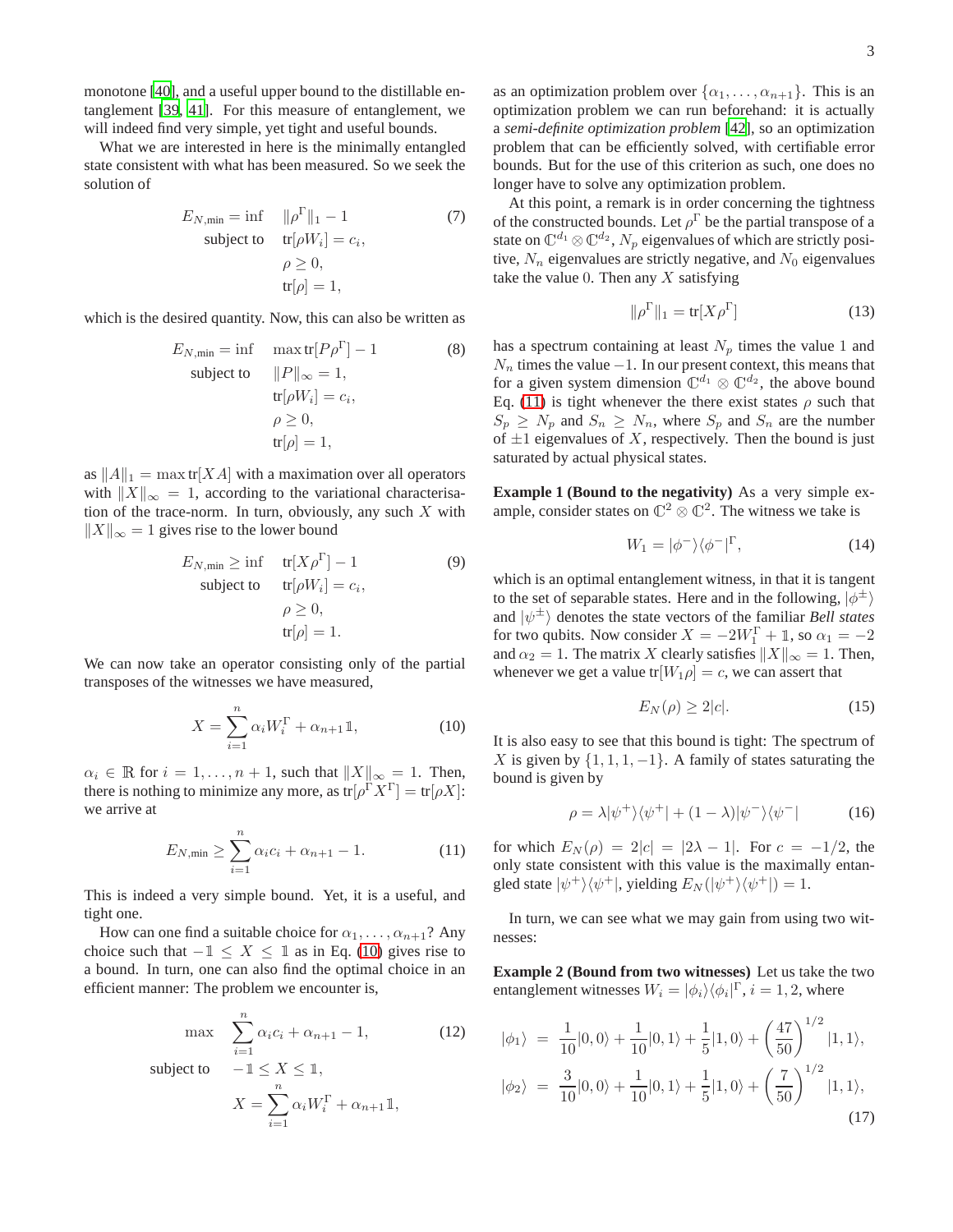and  $c_1 = -1/3$  and  $c_2 = -1/6$ . Then, we may evaluate the optimal bound based on each witness separately, and the best bound based on both simultaneously. From solving the semi-definite optimization problem, we find in case of  $W_1$ ,

$$
E_{N,\min} \ge 2/3,\tag{18}
$$

then for  $W_2$ ,

$$
E_{N,\min} \ge 1/3. \tag{19}
$$

Indeed, in the combined case using  $W_1$  and  $W_2$ , we obtain the better bound

$$
E_{N,\min} \ge 0.7375. \tag{20}
$$

This shows that the suitable processing of several witnesses at the same time can give rise to optimized bounds. The bound arising from the data from two witnesses is stronger than each bound resulting from either of them.

The presented bounds are based on simple witnesses for qubit systems, but it should be clear that the construction is general enough such that bounds can be identified in fact for arbitrary entanglement witnesses in any dimension.

### **Convex hull measures and the conjugate function**

Many entanglement measures are defined as a *convex hull* of a function, so as  $\tilde{f} = cof$ . This is nothing but

$$
\tilde{f}(\rho) = \min \left\{ \sum_{i} p_i f(\rho_i) : \sum_{i} p_i \rho_i = \rho \right\}, \qquad (21)
$$

for states  $\rho$ . The most familiar example of this sort is the *entanglement of formation*, for which this function f is the reduced entropy function

$$
f(\rho) = (S \circ \text{tr}_2)(\rho), \tag{22}
$$

where tr<sub>2</sub> is the partial trace in a bi-partite system and  $S(\rho)$  = −tr[ρ log<sup>2</sup> ρ] is the *von-Neumann entropy*. The convex hull of a function  $f$  can alternatively also be written in the form

$$
\tilde{f}(\rho) = \sup_{X} \{ \text{tr}[X\rho] : \forall |\psi\rangle \in \mathcal{H} : \n \text{tr}[|\psi\rangle\langle\psi|X] \le f(|\psi\rangle\langle\psi|) \}.
$$
\n(23)

Note that we have for consistency assigned  $f(x) = \infty$  in case of  $x < 0$ . Again, we aim for bounding the solution of

$$
E_{\min} = \inf \quad \tilde{f}(\rho),
$$
  
subject to 
$$
\text{tr}[\rho W_i] = c_i,
$$

$$
\rho \ge 0,
$$

$$
\text{tr}[\rho] = 1,
$$
 (24)

 $i = 1, \ldots, n$ . We can make use of the *conjugate function* [42– 44], also known as the *Legendre transform*: This is defined as

$$
f^*(X) = \sup_{\rho \in \mathcal{S}(\mathcal{H})} \{ \text{tr}[\rho X] - f(\rho) \},\tag{25}
$$

again  $S(\mathcal{H})$  denoting state space, which is

<span id="page-3-0"></span>
$$
f^*(X) = \sup_{|\psi\rangle \in \mathcal{H}} \{ \text{tr}[|\psi\rangle\langle\psi|X] - f(|\psi\rangle\langle\psi|) \} \qquad (26)
$$

for concave functions  $f$ . In turn, the conjugate function of the conjugate is the convex hull of the function itself [\[42\]](#page-9-7): In other words, since the entanglement of formation is the convex hull of the reduced entropy function itself, we have that

$$
f^{**}(\rho) = \tilde{f}(\rho),\tag{27}
$$

where

$$
f^{**}(\rho) = \sup_X \{ \text{tr}[\rho X] - f^*(X) \}.
$$
 (28)

By definition,  $f^*(X + \alpha \mathbb{1}) = f^*(X) + \alpha$  for any X. Now, for any

$$
X = \sum_{i=1}^{n} \alpha_i W_i,
$$
 (29)

we indeed arrive at the bound

$$
E_{\min} \ge \sum_{i=1}^{n} c_i \alpha_i - f^*(X), \tag{30}
$$

in terms of the conjugate function  $f^*$  of f. In this way, we do not have to evaluate the convex hull explicitly.

Moreover, the bounds constructed in this way are always tight. It follows from the duality of the convex hull of the function and its Legendre transform that the bounds are tight when varying over all  $\{\alpha_1, \ldots, \alpha_n\}$ . There always exists a state  $\rho$  satisfying  $E_{\text{min}} = f^{**}(\rho)$ , so for example  $E_{F,\text{min}} =$  $E_F(\rho)$  for the entanglement of formation. In this sense, the given bounds are the best possible bounds of this form.

In case a symmetry can be identified, the estimation of the conjugate function of a given function can be simplified. To bring the conjugate function into a form that is more accessible to numerical assessments, we can proceed as follows: If  $f = (q \circ tr_2)$ , and q is concave, we can define

$$
g(\rho) = \inf_{Y} \{ \text{tr}[Y\rho] - g'(Y) \}, \tag{31}
$$

$$
g'(Y) = \inf_{\rho} \{ \text{tr}[Y\rho] - g(\rho) \},
$$
 (32)

and can write the above conjugate function as (assuming that  $X$  and  $Y_1$  are Hermitian)

$$
f^*(X) = \sup_{\rho} \sup_{Y_1} \{ \text{tr}[(X - (Y_1 \otimes 1))\rho] + g'(Y_1) \}
$$
  
= 
$$
\sup_{Y_1} \{ \lambda_{\max}(X - (Y_1 \otimes 1)) + g'(Y_1) \}.
$$
 (33)

For the entropy function  $g(x) = -x \log_2 x$ , for example, the conjugate  $g'$  is known, and one finds [\[42\]](#page-9-7)

$$
g'(Y_1) = -\log_2 \text{tr}[\exp(-Y_1 \log 2)].\tag{34}
$$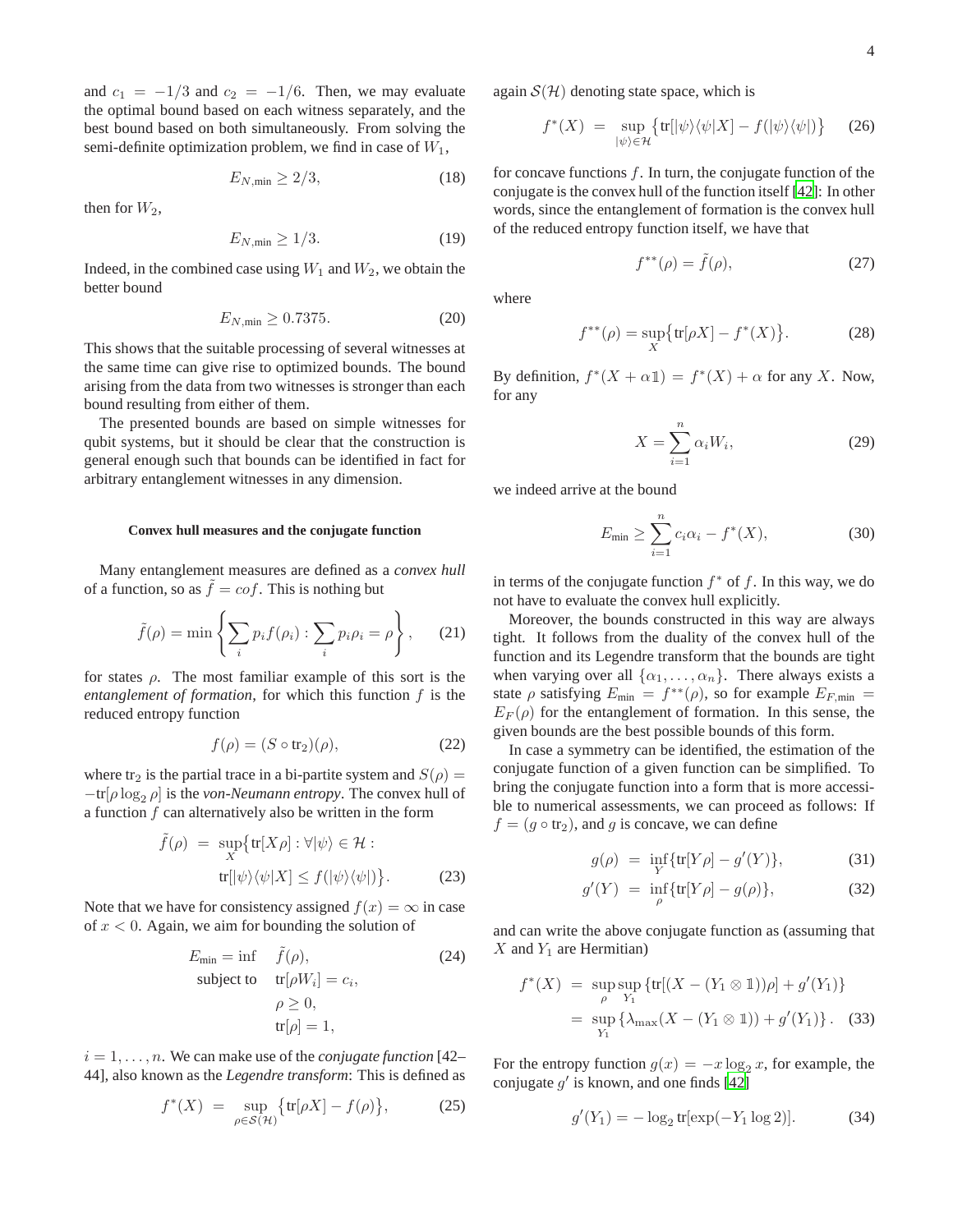In this form, the problem is in a suitable form for such numerical assessments. The resulting bound is then a combination of the numerically evaluated expression and the value for c from the actual data. In practice, this numerical evaluation amounts to a global optimization problem, which can, for a small number of parameters in typical problems in the quantum information context, be solved for an arbitrary witness. Also, semi-definite relaxations as in Refs. [\[11](#page-8-4), [46\]](#page-9-8) readily give rise to certifiable bounds.

As an example, let us look at the *entanglement of formation*, and a single witness  $W_1$ . Then,

$$
E_{F,\min} \geq \alpha_1 c - f^*(\alpha_1 W_1), \tag{35}
$$

with  $\alpha_1 \in \mathbb{R}$ , so any choice for  $\alpha_1$  delivers a bound. Obviously, an optimal bound is achieved using

$$
E_{F,\min} \ge \sup_{\alpha_1} \left\{ \alpha_1 c - f^*(\alpha_1 W_1) \right\}.
$$
 (36)

Similarly, more than a single witness can be considered. So one needs to find good upper bounds to  $f^*(\alpha_1 W_1)$ .

# **Example 3 (Bound to the entanglement of formation)**

This becomes particularly simple for witnesses of the form  $W_1 = |\phi\rangle\langle\phi| \Gamma$  in  $\mathbb{C}^d \otimes \mathbb{C}^d$ , for entangled state vectors  $|\phi\rangle$ . We consider the conjugate function  $f^*$ , evaluated at  $\alpha_1 W_1$ . It is easily seen from Eq. (23) that, for any entanglement measure, the conjugate function is invariant under local unitaries. Then, without loss of generality  $|\phi\rangle$  can be taken to be of Schmidt form

<span id="page-4-0"></span>
$$
|\phi\rangle = \sum_{i=1}^{d} \xi_i |i, i\rangle. \tag{37}
$$

The partial transpose  $|\phi\rangle\langle\phi|^{\Gamma}$  gives rise to the form

$$
|\phi\rangle\langle\phi|^{\Gamma} = \sum_{j,k=1}^{d} \xi_j \xi_k |j,k\rangle\langle k,j|,
$$
 (38)

so in a product basis a direct sum of  $1 \times 1$  and  $2 \times 2$  matrices. We seek the maximal value of  $\alpha_1 \text{tr}[W_1|\psi\rangle \langle \psi|]$  and a minimal value for  $f(|\psi\rangle\langle\psi|)$ . Let

$$
w = \max_{i,j \in \{1,\dots,d\}, i < j} \{\xi_i \xi_j\},\tag{39}
$$

so  $w = \xi_k \xi_l$  for some  $k, l = 1, \dots, d$ . It is not difficult to see that then the optimal state vector  $|\psi\rangle$  takes the form

$$
|\psi\rangle = a|k,l\rangle - (1 - a^2)^{1/2}|l,k\rangle \tag{40}
$$

for some  $a \in [0, 1]$ . This state vector gives rise to

$$
\text{tr}[-W_1|\psi\rangle\langle\psi|] = 2a(1 - a^2)^{1/2}w \tag{41}
$$

and  $f(|\psi\rangle\langle\psi|) = -a^2 \log_2 a^2 - (1 - a^2) \log_2 (1 - a^2)$ , defining the concave (classical entropy) function  $h(x)$  =

 $-x \log_2 x - (1-x) \log_2(1-x)$  and the concave function  $g(x) = (x(1-x))^{1/2},$ 

$$
f^*(\alpha_1 W_1) = \sup_{a \in [0,1]} \left\{-2\alpha_1 wa(1-a^2)^{1/2} + a^2 \log_2 a^2 + (1-a^2) \log_2 (1-a^2) \right\}
$$
  
= 
$$
\sup_{p \in [0,1]} \left\{-2\alpha_1 wg(p) - h(p)\right\}. \tag{42}
$$

We can distinguish three regimes. Define the parameter  $b =$  $-2\alpha_1w$  and the function  $z(p) = bg(p) - h(p)$ . The second derivative of  $z$  is given by

$$
z''(p) = \frac{1}{\log(2)p(1-p)} - \frac{b}{4(p(1-p))^{3/2}}.\tag{43}
$$

The function z is convex iff  $z''$  is non-negative for all  $p \in$  $[0, 1]$ , which occurs when

$$
b \le \min_{p} \frac{4(p(1-p))^{1/2}}{\log(2)} = 0.
$$
 (44)

The function is concave when  $z''$  is non-positive for all p, which occurs when

$$
b \ge \max_{p} 4p(1-p)^{1/2}/\log(2) = 2/\log(2) = 2.88539.
$$
\n(45)

In between these values,  $z$  is neither convex nor concave. If  $z$ is convex ( $b \leq 0$ ), its supremum occurs at one of the extreme points, either  $p = 0$  or  $p = 1$ . But of course, either one gives the same value, namely 0. If z is concave  $(b \geq 2/\log(2))$ , it has one supremum. By the even symmetry of  $z$  around  $p = 1/2$ , the supremum must occur at  $p = 1/2$ , yielding as supremum value  $(b-2)/2$ . For determining the supremum in the case  $0 \le b \le 2/\log(2)$ , a transcendental equation has to be solved. The supremum as function of  $b$  can be approximated from above by the polynomial

$$
0.001876b + 0.008239b2 + 0.019733b3
$$
 (46)  
- 0.005649b<sup>4</sup> + 0.001430b<sup>5</sup>.

The average error of this approximation is 0.00017. We may take  $\alpha_1 = -1/w$ , then  $f^*(\alpha_1 W_1) \leq c_0$  with  $c_0 = 0.14985$ . Therefore, we obtain the bound

$$
E_{F,\min} \ge |c|/|w| - c_0. \tag{47}
$$

To emphasize that again, we do not assume the "true state" to be detected to be known or accessible. For completeness, we do elaborate on an example showing the tightness of the bound. For example, for the family of states in Eq. [\(16\)](#page-2-2) for  $\lambda \in [1/2, 1]$ , and for the witness  $W_1 = |\phi^{-}\rangle \langle \phi^{-}|^{\Gamma}$  as in Eq. [\(14\)](#page-2-3), we find  $2|c| = |2\lambda - 1|$ ,  $w = 1/2$ , and in fact

$$
E_F(\rho) = h\left(1/2 + (\lambda(1-\lambda))^{1/2}\right),
$$
 (48)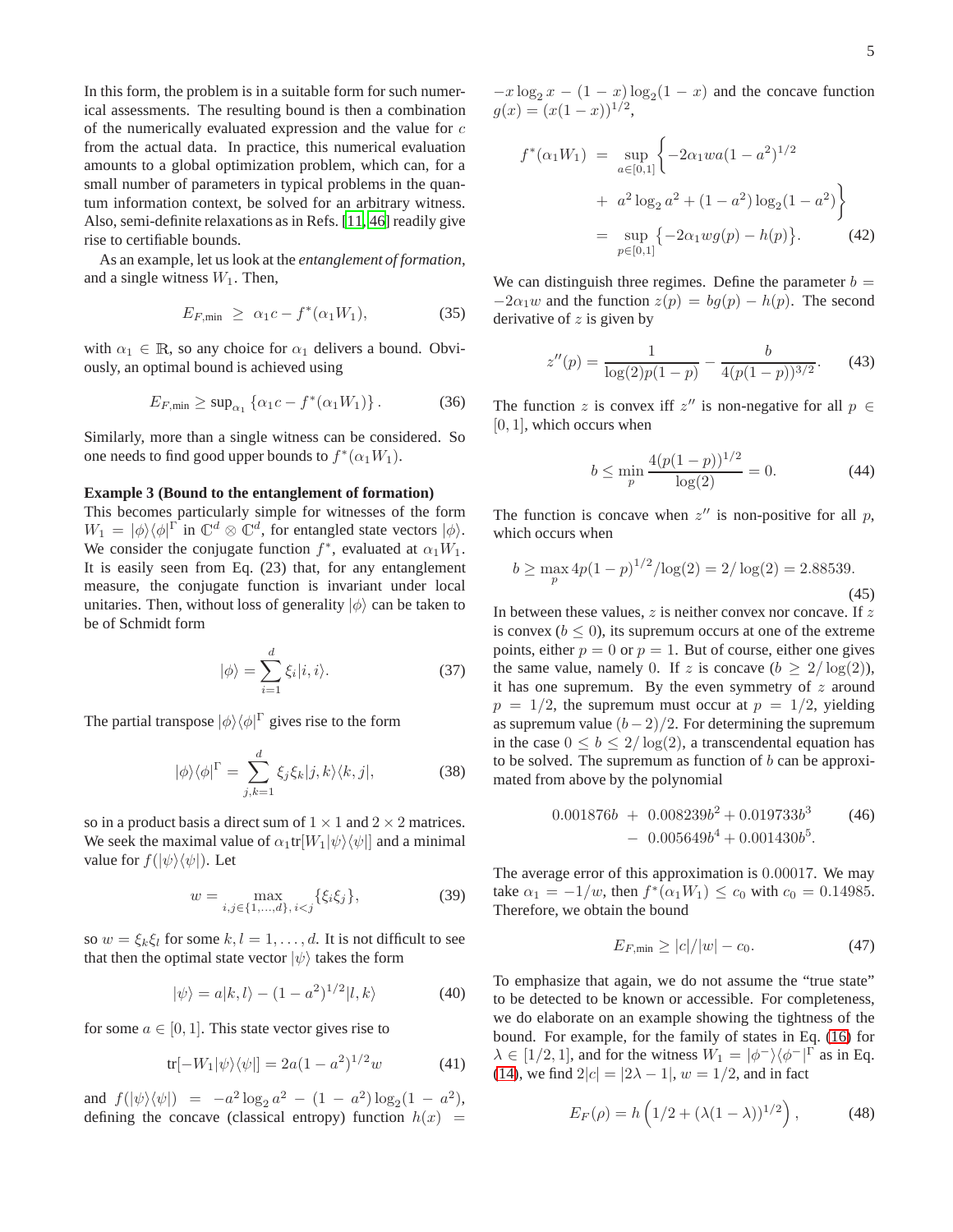which has to be compared with

$$
E_{F,\min} \ge |2\lambda - 1| - c_0. \tag{49}
$$

As can easily be seen, this is a very good lower bound (as a tangent the best possible affine bound), and the bound is tight for  $\lambda = 0.7056$ .

# **Example 4 (Second bound to the entanglement of formation)** Let us consider a witness of the common form

$$
W_1 = a1 - b|\phi\rangle\langle\phi|
$$
 (50)

with  $a, b > 0$ . The conjugate function can be easily written as

<span id="page-5-0"></span>
$$
f^*(\alpha_1 W_1) = \sup_{|\psi\rangle \in \mathcal{H}} \{ \alpha_1 a - \alpha_1 b |\langle \phi | \psi \rangle|^2 - f(|\psi\rangle \langle \psi|) \} . \text{(51)}
$$

We assume  $|\phi\rangle$  to be in its Schmidt form, given by Eq. [\(37\)](#page-4-0). The state vector  $|\psi\rangle$  might also be written as

$$
|\psi\rangle = \sum_{i=1}^{d} \mu_i |i', i'\rangle, \qquad (52)
$$

where the basis  $\{|i'\rangle\}$  is not necessarily equal to the Schmidt basis  $\{|i\rangle\}$  of  $|\phi\rangle$ . One can thus minimize over the basis  $\{|i'\rangle\}$ and the Schmidt coefficients  $\mu_i$ . The last term in the right hand side of Eq. [\(51\)](#page-5-0) clearly does not depend on  $\{|i'\rangle\}$ . In turn, given a fixed set of Schmidt coefficients  $\mu_i$ , this implies that the optimal basis will be the one which maximizes the overlap  $|\langle \phi | \psi \rangle|^2$ . It can be easily shown that the maximum is obtained when choosing  $\{|i'\rangle\}$  to be equal to the Schmidt basis of  $|\phi\rangle$ . Therefore, we are left with an easier maximization problem, over the Schmidt coefficients only, given by

<span id="page-5-1"></span>
$$
f^*(\alpha_1 W_1) = \sup_{\{\mu_i\}} \left\{ \alpha_1 a - \alpha_1 b \left( \sum_i \xi_i \mu_i \right)^2 + \sum_i \mu_i^2 \log_2(\mu_i^2) \right\}.
$$
 (53)

Although it is not possible to solve Eq. [\(53\)](#page-5-1) analytically in terms of  $\alpha_1$ , a and b for all choices, it can be easily numerically evaluated. For example, let us consider  $a = \alpha_1 = 1$ ,  $b = 3/2$ , and

$$
|\phi\rangle = \left(\frac{1}{3}\right)^{1/2} |0,0\rangle + \left(\frac{2}{3}\right)^{1/2} |1,1\rangle, \tag{54}
$$

so  $\xi_1 = (1/3)^{1/2}$  and  $\xi_2 = (2/3)^{1/2}$ . We then get the following bound for the entanglement of formation

$$
E_{F,\min} \ge |c| - 0.5550. \tag{55}
$$

**Example 5 (Bounds from Renyi entropies)** Since for the entropy function  $f$ , we have that

$$
f(x) \ge g_q(x) = \frac{1}{1-q} \log_2(x^q)
$$
 (56)

for  $q > 1$ , we get an upper bound to  $f^*(X)$  as

$$
f^*(X) \le \sup_{|\psi\rangle} \{ \text{tr}[|\psi\rangle\langle\psi|X] - g_q(|\psi\rangle\langle\psi|) \}.
$$
 (57)

The function  $g_q$  is no longer concave, but we nevertheless get an appropriate bound when optimizing over pure states. Particularly useful is the case of  $q = 2$ , when we merely need to evaluate tr[tr<sub>2</sub>[ $|\psi\rangle\langle\psi|$ ]<sup>2</sup>].

Further bounds can, e.g., be found in Refs. [\[47,](#page-9-9) [48\]](#page-9-10).

## **Remarks on exploiting symmetry**

If one has a witness which is invariant under a local symmetry group, one can in instances simplify the evaluation of good bounds under the constraint provided by the entanglement witness: One can take the Haar average with respect to that group, which will always diminish the degree of entanglement. So a twirling with respect to a, for example,  $U \otimes U$ ,  $U\otimes U^*$ , or  $O\otimes O$ -symmetry, or one corresponding to  $SU(2)$ or symmetric group representations, can only give a lower bound [\[49\]](#page-9-11): For any convex entanglement monotone  $f$ ,

$$
E_{\min} = \inf \nf(\rho) \tag{58}
$$
\n
$$
\text{subject to} \quad \text{tr}[\rho W_1] = c_1,
$$
\n
$$
\rho \text{ is a symmetric state.}
$$

Hence, we have to evaluate an entanglement measure under symmetry [49–53], given the constraint.

**Example 6 (Symmetry)** To give a very simple example, let us consider a witness of the form

$$
W_1 = a \mathbb{1} + b|\phi^{-}\rangle\langle\phi^{-}|\Gamma \tag{59}
$$

for some  $a, b \in \mathbb{R}$  and for states on  $\mathbb{C}^2 \otimes \mathbb{C}^2$ . Since  $|\phi^{-}\rangle \langle \phi^{-}|$ is a  $U \otimes U$ -symmetric state, this witness is  $U \otimes U^*$ -symmetric. Therefore, we can optimize the bound with respect to  $U \otimes U^*$ symmetric states, which is the one-dimensional convex set

$$
\rho = \lambda \mathbb{1}/4 + (1 - \lambda)|\psi^{+}\rangle\langle\psi^{+}|,
$$
 (60)

for  $\lambda \in [0, 1]$ . The entanglement of formation  $E_F(\rho)$  of such symmetric states  $\rho$ , in turn, is known [\[49\]](#page-9-11).

# **Concurrence**

An interesting example where the conjugate function can be analytically calculated is the concurrence of two qubits [\[54](#page-9-12)]. Let us define the following basis for  $\mathbb{C}^2 \otimes \mathbb{C}^2$ ,

$$
|\Psi_0\rangle = \frac{1}{\sqrt{2}}(|0,0\rangle + |1,1\rangle), |\Psi_1\rangle = \frac{i}{\sqrt{2}}(|0,0\rangle - |1,1\rangle),
$$
(61)  

$$
|\Psi_2\rangle = \frac{i}{\sqrt{2}}(|0,1\rangle + |1,0\rangle), |\Psi_3\rangle = \frac{1}{\sqrt{2}}(|0,1\rangle - |1,0\rangle)
$$
(62)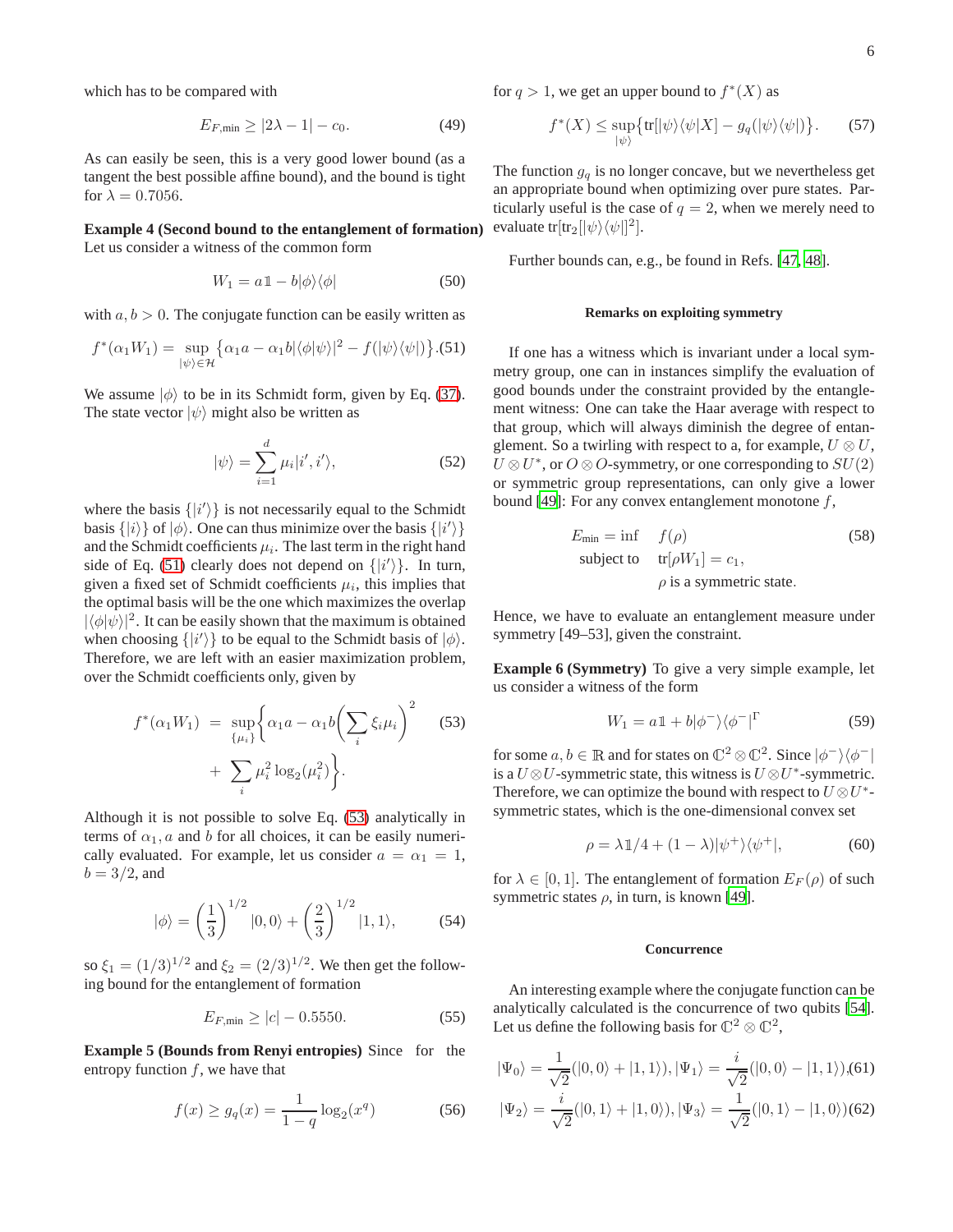As is well-known, a general two-qubit pure state can then be written as

$$
|\phi(c)\rangle = \sum_{i=0}^{3} c_i |\Psi_i\rangle.
$$
 (63)

The *concurrence* of a pure state is defined as

<span id="page-6-4"></span>
$$
C(|\psi\rangle\langle\psi|) = \left|\sum_{i=0}^{3} c_i^2\right|,\tag{64}
$$

and extended to mixed states by a convex hull construction. The importance of the concurrence is twofold. On one hand, it is intimately related to the entanglement of formation of two qubits. Indeed, given the concurrence of a two qubit state  $\rho$ , its entanglement of formation reads [\[54\]](#page-9-12)

$$
E_F(\rho) = H\left(\frac{1}{2}\left(1 + (1 - C(\rho)^2)^{1/2}\right)\right). \tag{65}
$$

On the other hand, an analytical expression for the concurrence of a general two qubits mixed state is known [\[54\]](#page-9-12), which in turn implies an analytical formula for the entanglement of formation.

The first interesting bound to the concurrence based on a witness, derived in Ref. [\[55\]](#page-9-13), is given by

<span id="page-6-0"></span>
$$
C(\rho) = \max\left\{0, -\min_{A \in SL(2,\mathbb{C})} tr[|A\rangle\langle A|^{\Gamma} \rho]\right\},\qquad(66)
$$

where  $|A\rangle$  denotes the unnormalized state vector  $(A \otimes 1)|I\rangle$ with  $|I\rangle = |0, 0\rangle + |1, 1\rangle$  and A is any (in its determinant normalized)  $2 \times 2$  invertible matrix. It is thus seen that any witness  $W_1$  of the form

<span id="page-6-1"></span>
$$
W_1 = |A\rangle\langle A|^{\Gamma} \tag{67}
$$

provides a lower bound to the concurrence. Note that this class of witnesses is exactly the class of optimal entanglement witnesses of two qubits, where optimality refers to the robustness with respect to white noise (mixing with the identity).

Although Eq. [\(66\)](#page-6-0) constitutes a useful tool to estimate  $C$ , it has the drawback that only witnesses of the restricted form given by Eq. [\(67\)](#page-6-1) can be used. On the other hand, the method based on conjugate functions, oulined in the previous subsection, can be applied to any entanglement witness. We now aim at showing that the conjugate function of the concurrence can be evaluated analytically.

The concurrence can be expressed as the convex-hull of the function

$$
f(\rho) = (2(1 - \text{tr}[\text{tr}_2[\rho]^2]))^{1/2}, \tag{68}
$$

defined on states  $\rho$ . It is easy to check that f is concave. This in turn implies that the supremum in Eq. [\(26\)](#page-3-0) can be calculated over pure states only. The conjugate function  $f^*$  can be expressed as the following optimization problem,

$$
f^*(X) = \sup_{\{c_i\}} \sum_{i,j} \langle \Psi_i | X | \Psi_j \rangle c_i^* c_j - |\sum_{c_i} c_i^2|, \tag{69}
$$
  
subject to 
$$
|\phi\rangle = \sum_i c_i |\Psi_i\rangle \text{ is normalized.}
$$

The optimal solution, as a function of  $X$ , although this not being a convex problem, can be readily evaluated with the help of a computer algebra program [\[56](#page-9-14)].

## **Further convex roof measures**

Note that we considered the entanglement of formation as an example for a "convex roof measure". There are other important measures of entanglement in the multi-partite context, where the presented ideas can be applied. This applies in particular to the *geometric measure of entanglement*. This is a measure for entanglement in the multi-partite case, which is defined for pure states as [\[57\]](#page-9-15)

$$
E_G(|\psi\rangle\langle\psi|) = \inf_{\rho} \|\psi\rangle\langle\psi| - \rho\|_2,\tag{70}
$$

where  $||A||_2 = \text{tr}[A^2]$  is the Hilbert-Schmidt norm, and the infimum is taken with respect to all pure product states. The extension to mixed states is done via a convex roof construction. Similarly, the global entanglement of Ref. [\[58](#page-9-16)] may be considered. Both quantities are proper multi-partite entanglement monotones. For a survey on multi-partite entanglement measures, see, e.g., Refs. [\[29,](#page-9-17) [59\]](#page-9-18).

### **Robustness**

Given a bi-partite or multi-partite state ρ, its *generalized robustness of entanglement* – introduced in Refs. [\[60](#page-9-19), [61](#page-9-20)] – is defined as the minimal  $s > 0$  such that the state

<span id="page-6-2"></span>
$$
\omega = \frac{\rho + s\sigma}{1 + s} \tag{71}
$$

is separable, where  $\sigma$  is another arbitrary state. This measure can be interpreted as the minimum amount of noise necessary to wash out completely the quantum correlations initially present in the state  $\rho$ . In addition, the generalized robustness also has the operational interpretation for bi-partite systems as the usefulness of the state in question as an ancilla in teleportation protocols [\[62\]](#page-9-21) and is a multi-partite entanglement monotone [\[63\]](#page-9-22).

For our purposes, a very convenient representation of the generalized robustness, obtained as the *Lagrange dual* form [\[42](#page-9-7)] of Eq. [\(71\)](#page-6-2) [\[63\]](#page-9-22), is

$$
E_R(\rho) = \max\left\{0, -\min_W \text{tr}[W\rho]\right\},\tag{72}
$$

where  $W$  is varied over the set of witnesses with maximum eigenvalue smaller than unity ( $W \leq 1$ ). Note that by considering different sets of witnesses, one can quantify all the different kinds of multi-partite entanglement [27–29].

As discussed in Refs. [\[63,](#page-9-22) [64](#page-9-23)], it follows directly from Eq. [\(73\)](#page-6-3) that the expectation value of any measured witness  $W$ gives rise to a useful lower bound to the generalized robustness. Then, when  $tr[W \rho] = c < 0$ ,

<span id="page-6-3"></span>
$$
E_{R,\min}(\rho) \ge |c|/\lambda_{\max}(W). \tag{73}
$$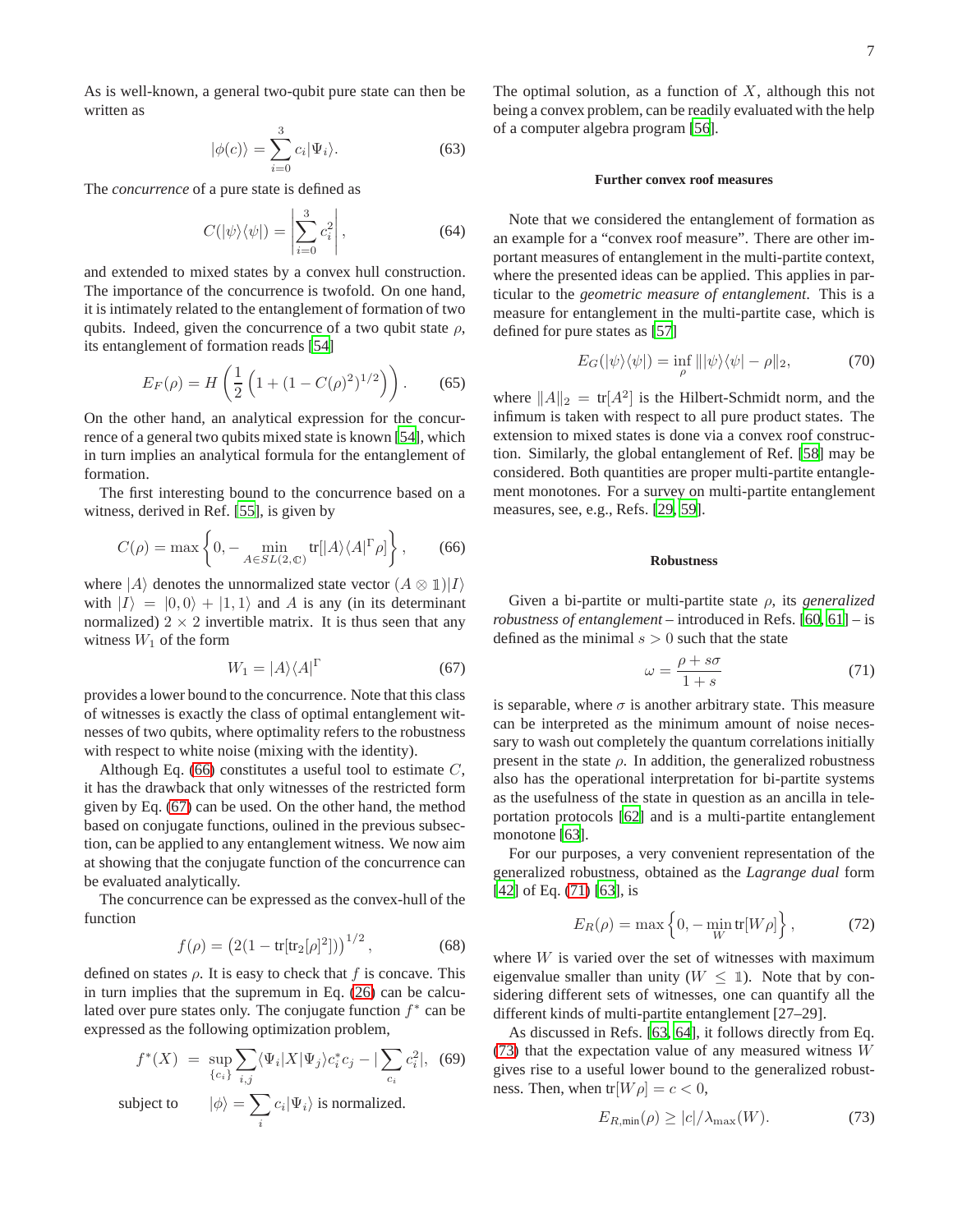In full generality, this same approach can be applied to any entanglement measure which can be expressed as

<span id="page-7-0"></span>
$$
E(\rho) = \max\left\{0, -\min_{W \in \mathcal{M}} \text{tr}[W\rho]\right\},\qquad(74)
$$

where  $M$  is the intersection of the sets of entanglement witnesses with some other set (e.g., the set  $W \leq 1$ ). Interestingly, several other well-known entanglement quantifiers, such as the *best separable approximation* [\[65\]](#page-9-24), the *Rains fidelity of teleportation* [\[66](#page-9-25)], and the *concurrence* (see Eq. [\(64\)](#page-6-4)), fit into this classification. Here for concreteness we focus on the *generalized robustness* and on the *random robustness*, which we discuss in the sequel.

A source of noise often considered in experiments is socalled white noise, in which the initial state  $\rho$  is driven to a state of the form

$$
\rho \mapsto \rho + s \frac{1}{D},\tag{75}
$$

where s is related to the amount of noise introduced in the system. Here D stands for the dimension of the Hilbert space which  $\rho$  acts on. In this sense, it is interesting to ask what is the maximal tolerance of an entangled state to white noise, before all its initially entanglement is transformed into merely classical correlations. The *random robustness* [\[60\]](#page-9-19) is exactly such a quantity. In the framework of Eq. [\(74\)](#page-7-0), we can express it as the minimization over the set of entanglement witnesses with trace equal to  $D$ . Hence, every entanglement witness  $W$ can be used to lower bound it as

$$
E_{r,\min}(\rho) \ge \frac{D|c|}{\text{tr}[W]},\tag{76}
$$

again with tr[ $W \rho$ ] = c.

**Example 7 (Tri- and quadripartite photonic entanglement)** As an example, we consider two multi-partite witnesses which have been measured in the photonic parametric-down-conversion experiment of Ref. [\[5\]](#page-8-5), so  $N = 3$  and  $N = 4$ . Consider the following multi-partite pure states vectors

$$
|W\rangle = \frac{1}{\sqrt{3}}(|0,0,1\rangle + |0,1,0\rangle + |1,0,0\rangle)
$$
 (77)

and

$$
|\Psi^{(4)}\rangle = \frac{1}{\sqrt{3}}(|0,0,1,1\rangle + |1,1,0,0\rangle \tag{78}
$$

$$
- \frac{1}{2} (|0,1,1,0\rangle + |1,0,0,1\rangle + |0,1,0,1\rangle + |1,0,1,0\rangle)).
$$

Then the two associated multi-partite entanglement witnesses which have been measured are given by

$$
W_W = \frac{2}{3}\mathbb{1} - |W\rangle\langle W|,\tag{79}
$$

$$
W_{\Psi^{(4)}} = \frac{3}{4}1 - |\Psi^{(4)}\rangle\langle\Psi^{(4)}|.
$$
 (80)

Whereas the witness  $W_W$  detects genuine tri-partite entanglement, having positive values on separable and bi-partite entangled states, the operator  $W_{\Psi^{(4)}}$  witnesses genuine four-partite entanglement, being positive on separable, bi-separable, and tri-separable states. The measured expectation values in turn are [\[5\]](#page-8-5),

$$
\text{tr}[W_W \rho] = -0.197 \pm 0.018, \tag{81}
$$

$$
\text{tr}[W_{\Psi^{(4)}}\rho] = -0.151 \pm 0.010. \tag{82}
$$

Hence we readily have the following estimates on the robustness of the, a priori unknown, measured states  $\rho_1$  and  $\rho_2$ , consiting of three and four parties respectively:

$$
E_{R,\min}(\rho_1) \ge 0.2955 \pm 0.027, \quad E_{r,\min}(\rho_1) \ge 0.360 \pm 0.096,
$$
  
\n
$$
E_{R,\min}(\rho_2) \ge 0.201 \pm 0.013, \quad E_{r,\min}(\rho_2) \ge 0.220 \pm 0.021.
$$
\n(83)

**Example 8 (Four-photon graph state)** In Ref. [\[6\]](#page-8-6), entanglement witnesses have been employed to characterize optical four-photon graph states[70–74] that have been prepared from entangled photon pairs, followed by a controlled-phase gate (compare also Ref. [\[69\]](#page-9-26)). For the four-photon cluster state [\[75](#page-9-27)],  $N = 4$ , the given witness is

$$
W_{\mathcal{C}^{(4)}} = 31 - \frac{1}{2} \left( Z^{(1)} Z^{(2)} + 1 \right) \left( Z^{(2)} X^{(3)} X^{(4)} + 1 \right)
$$

$$
- \frac{1}{2} \left( X^{(1)} X^{(2)} Z^{(3)} + 1 \right) \left( Z^{(3)} Z^{(4)} + 1 \right). \quad (84)
$$

The maximal theoretical value is tr[ $W_{\mathcal{C}^{(4)}} \rho$ ] = -1, the measured value is

$$
\text{tr}[W_{\mathcal{C}^{(4)}}\rho] = -0.299 \pm 0.050. \tag{85}
$$

This gives rise to

$$
E_{R,\min} \ge 0.0997 \pm 0.0167, \tag{86}
$$

$$
E_{r,\min} \ge 0.1120 \pm 0.020. \tag{87}
$$

**Example 9 (Quantum byte)** In the recent spectacular experiment of Ref. [\[7\]](#page-8-7), 8 ions have been prepared in a multi-particle entangled state. The multi-particle entanglement has in turn been demonstrated using the concept of entanglement witnesses. In order to introduce the multi-partite entanglement witnesses that have been measured, we have to consider the  $N$ -partite  $W$  states

$$
|W_N\rangle = (|0, \dots, 0, 0, 1\rangle + |0, \dots, 0, 1, 0\rangle
$$
 (88)  
+ |0, \dots, 1, 0, 0\rangle + \dots + |1, \dots, 0, 0, 0\rangle)/\sqrt{N}.

Define the N-qubit state vectors  $|BS_i\rangle = |D_i\rangle \otimes |W_{N-1}\rangle$ , which consist of  $|0\rangle$  on the *i*-th qubit and the state vector  $|W_{N-1}\rangle$  on the remaining qubits, and the corresponding operators

$$
\mathcal{Q}_N = 10|W_N\rangle\langle W_N| - \beta_N \sum_{i=1}^N |BS_i\rangle\langle BS_i|,\tag{89}
$$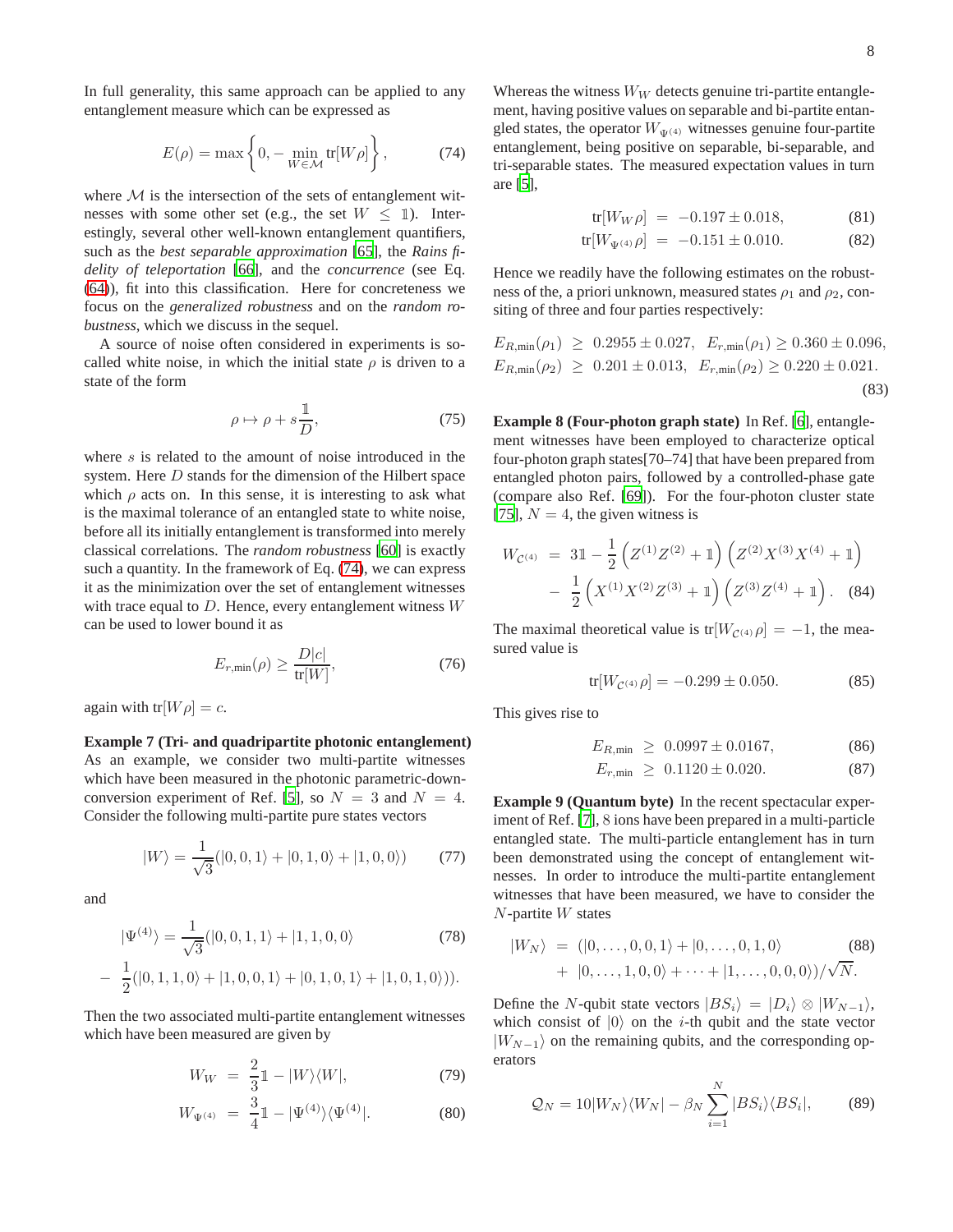where  $\beta_N$  is a fixed real number for each value. Next, define  $\gamma_N = \max_{|\Psi\rangle = |a\rangle \otimes |b\rangle} \langle \Psi | \mathcal{Q} | \Psi \rangle$ , where  $|\Psi\rangle$  ranges over all possible bi-separable state vectors [\[27](#page-9-28), [29\]](#page-9-17) with respect to all possible bi-partitions. The witnesses are then given by

$$
W_{\text{Byte}} = \gamma_N \mathbb{1} - \mathcal{Q}_N. \tag{90}
$$

They hence classify tri-partite entanglement. As explained in Ref. [\[7](#page-8-7)], the expectation values reported refer to the normalized versions of  $W_{\text{Byte}}$  with tr $[W_{\text{Byte}}] = 2^N$ , where N is the number of parties of the state. Therefore, we can readily read them as lower bounds to the random robustness of the unknown 3, 4, 5, 6, 7, and 8 qubit states:

$$
E_{r,\min}(3) \ge 0.532, \ E_{r,\min}(4) \ge 0.460, \tag{91}
$$

$$
E_{r,\min}(5) \ge 0.202, \ E_{r,\min}(6) \ge 0.271,\tag{92}
$$

$$
E_{r,\min}(7) \ge 0.071, \ E_{r,\min}(8) \ge 0.029. \tag{93}
$$

Needless to say, the same discussion can also be performed based on other multi-partite measures of entanglement, such as the geometric measure of entanglement.

### **CONCLUSIONS**

In this work, we have introduced quantitative bounds to entanglement measures, on the basis of expectation values of entanglement witnesses. In this way, quantities that are frequently measured in order to detect entanglement in experimental settings can be augmented with a stronger, quantitative statement on the degree of entanglement. In most instances, this does not require any additional effort at all, but these quantitative bounds may even be added in retrodiction. Several measures of entanglement have been considered. Needless to say, similar methods can also be made use of if one has additional knowledge at hand about the system, say, from correlation measurements.

We have considered the concept of the conjugate function in this context, and have presented a number of new bounds to entanglement measures. For the negativity, simple and very useful bounds emerged from a variational principle. We have discussed several examples taken from experimental settings, both from the context of linear optics, as well as of trapped ions. In this way, we have sharpened the notion that if a test for entanglement is indeed violated to a large extent, then the degree of entanglement can be expected to be large.

# **ACKNOWLEDGEMENTS**

We would like to thank O. Gühne, M. Reimpell, and R.F. Werner for valuable discussions on the subject of the paper and P. Hyllus for very helpful comments on the manuscript. This work has been coordinated in submission with their independent work Ref. [\[15\]](#page-8-8). Note also that the independent work Ref. [\[76\]](#page-9-29) (which was made available slightly later on

The semi-definite program was programmed using the packages *SeDuMi* and *Yalmip*. This work has been supported by the DFG (SPP 1116, SPP 1078), the EU (QAP), the EPSRC, the QIP-IRC, Microsoft Research, the Brazilian agency Conselho Nacional de Desenvolvimento Científico e Tecnológico (CNPq), and the EURYI Award Scheme.

- [1] M. Horodecki, P. Horodecki, and R. Horodecki, Phys. Lett. A **223**, 1 (1996).
- [2] B.M. Terhal, Phys. Lett. A 271, 319 (2000).
- [3] B.M. Terhal, J. Th. Comp. Sc. **287**, 313 (2002).
- [4] D. Bruss, J.I. Cirac, P. Horodecki, F. Hulpke, B. Kraus, M. Lewenstein, and A. Sanpera, J. Mod. Opt. **49**, 1399 (2002).
- <span id="page-8-5"></span>[5] M. Bourennane, M. Eibl, C. Kurtsiefer S. Gaertner, H. Weinfurter, O. Gühne, P. Hyllus, D. Bruss, M. Lewenstein, and A. Sanpera, Phys. Rev. Lett. **92**, 087902 (2004).
- <span id="page-8-6"></span>[6] N. Kiesel, C. Schmid, U. Weber, O. Gühne, G. Toth, R. Ursin, and H. Weinfurter, Phys. Rev. Lett. **95**, 210502 (2005).
- <span id="page-8-7"></span>[7] H. Häffner, W. Hänsel, C.F. Roos, J. Benhelm, D. Chek-al-kar, M. Chwalla, T. Körber, U.D. Rapol, M. Riebe, P.O. Schmidt, C. Becher, O. G¨uhne, W. D¨ur, and R. Blatt, Nature **438**, 643 (2005).
- [8] C. Becher, J. Benhelm, D. Chek-Al-Kar, M. Chwalla, H. Häffner, W. Hänsel, T. Körber, A. Kreuter, G.P.T. Lancaster, T. Monz, E.S. Phillips, U.D. Rapol, M. Riebe, C.F. Roos, C. Russo, F. Schmidt-Kaler, and R. Blatt, *Entanglement of trapped ions*, Proc. 17th Int. Conf. Laser Spectroscopy, Cairngorms National Park, Scotland, 2005, Eds. E.A. Hinds, A. Ferguson, and E. Ries, World Scientific.
- [9] G. Toth and O. Gühne, Phys. Rev. Lett. **94**, 060501 (2005).
- [10] O. Gühne, P. Hyllus, D. Bruss, A. Ekert, M. Lewenstein, C. Macchiavello, and A. Sanpera, J. Mod. Phys. **50**, 1079 (2003).
- <span id="page-8-4"></span>[11] J. Eisert, P. Hyllus, O. Gühne, and M. Curty, Phys. Rev. A 70, 062317 (2004).
- [12] A.C. Doherty, P.A. Parrilo, and F.M. Spedalieri, Phys. Rev. A **71**, 032333 (2005).
- [13] G.A. Durkin and C. Simon, Phys. Rev. Lett. **95** 180402 (2005).
- <span id="page-8-0"></span>[14] Note that in the independent work Ref. [\[15\]](#page-8-8), O. Gühne, M. Reimpell, and R.F. Werner came to similar conclusions, and the two submissions have been coordinated.
- <span id="page-8-8"></span>[15] O. Gühne, M. Reimpell, and R.F. Werner, [quant-ph/0607163.](http://arxiv.org/abs/quant-ph/0607163)
- [16] M. Lewenstein, B. Kraus, J.I. Cirac, and P. Horodecki, Phys. Rev. A **62**, 052310 (2000).
- [17] L. Gurvits, *Proceedings of the thirty-fifth ACM symposium on theory of computing*, San Diego, CA, USA (2003).
- [18] F.G.S.L. Brand˜ao and R.O. Vianna, Phys. Rev. Lett. **93**, 220503 (2004).
- [19] L.M. Ioannou and B.C. Travaglione, Phys. Rev. A **73**, 052314 (2006).
- <span id="page-8-1"></span>[20] R. Horodecki, M. Horodecki, and P. Horodecki, Phys. Rev. A **59**, 1799 (1999).
- <span id="page-8-2"></span>[21] F. Verstraete and M.M. Wolf, Phys. Rev. Lett. **89**, 170401 (2002).
- <span id="page-8-3"></span>[22] R. Blume-Kohout and P. Hayden, [quant-ph/0603116.](http://arxiv.org/abs/quant-ph/0603116)
- [23] L.-M. Duan, G. Giedke, J.I. Cirac, and P. Zoller, Phys. Rev. Lett. **84**, 2722 (2000).